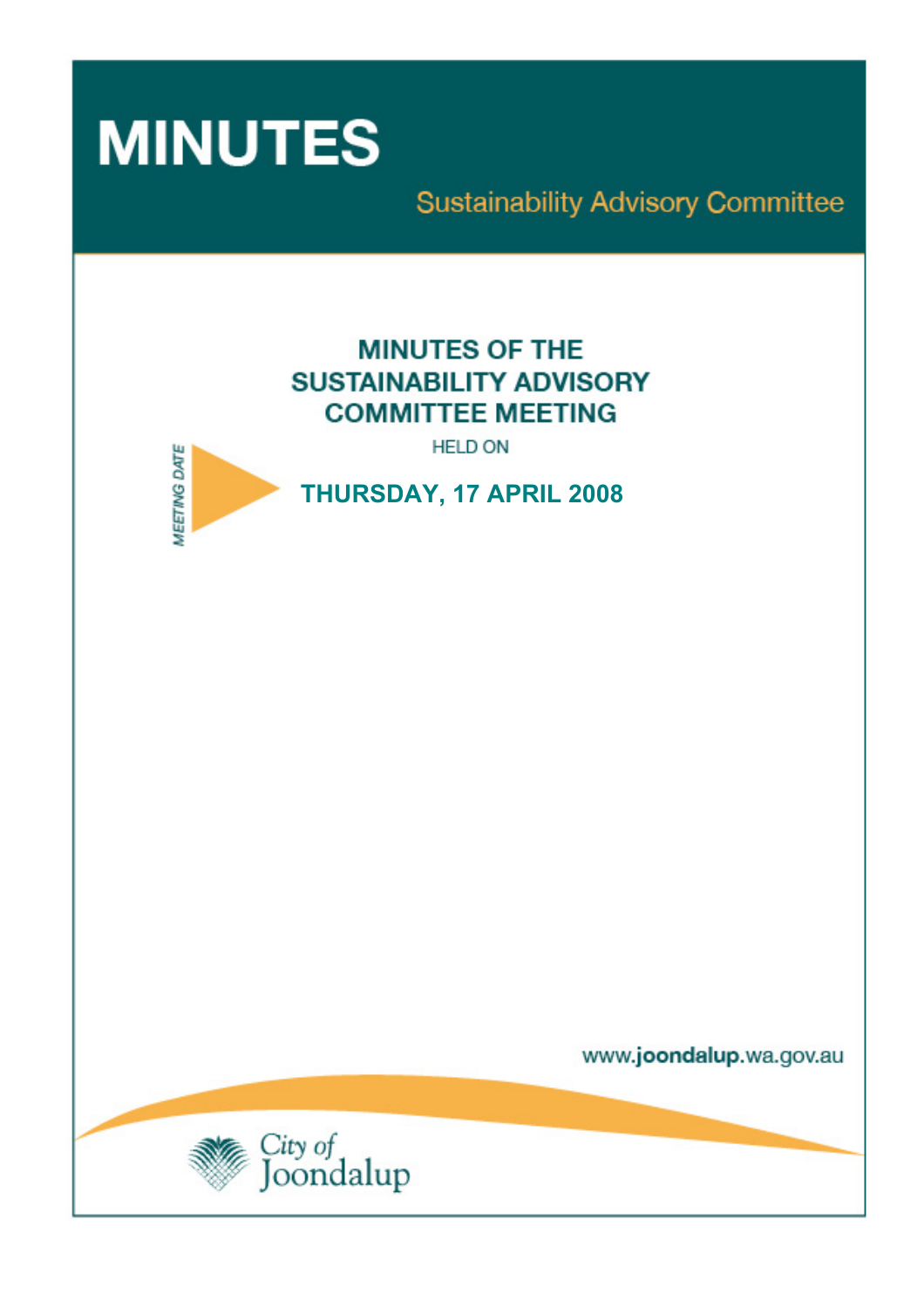# **CITY OF JOONDALUP**

# **MINUTES OF THE SUSTAINABILITY ADVISORY COMMITTEE MEETING HELD IN CONFERENCE ROOM 2, JOONDALUP CIVIC CENTRE, BOAS AVENUE, JOONDALUP ON THURSDAY, 17 APRIL 2008**

# **ATTENDANCE**

# **Committee Members:**

| Cr Brian Corr                   | <b>Presiding Person</b>         |                                  |
|---------------------------------|---------------------------------|----------------------------------|
| Cr Mike Norman                  | <b>Deputy Presiding Person</b>  |                                  |
| Cr Albert Jacob                 |                                 |                                  |
| Mr Steve Magyar                 | <b>Community Representative</b> | to 1852 hrs                      |
| Mr Alan Green                   | <b>Community Representative</b> |                                  |
| Mr Brett Dorney                 | <b>Community Representative</b> |                                  |
| Mr John Chester                 | <b>Community Representative</b> |                                  |
| Mr Peter Jacoby                 | <b>Community Representative</b> |                                  |
| Ms Ute Goeft                    | <b>Community Representative</b> | Absent from 1945 hrs to 1948 hrs |
| $\bigcap$ <i>EE</i> : $\bigcap$ |                                 |                                  |

# **Officers:**

| Mr Ian Cowie    | Director, Governance & Strategy              |
|-----------------|----------------------------------------------|
| Ms Rhonda Hardy | Manager, Strategic Development               |
| Dr Lucy Sheehy  | <b>Environmental Development Coordinator</b> |

# **DECLARATION OF OPENING**

The Presiding Person declared the meeting open at 1805 hrs.

# **APOLOGIES/LEAVE OF ABSENCE**

| Cr Russ Fishwick    |                                 |
|---------------------|---------------------------------|
| Ms Janina Pezzarini | <b>Community Representative</b> |
| Mr Rainer Repke     | <b>Community Representative</b> |

# **CONFIRMATION OF MINUTES**

# MINUTES OF THE SUSTAINABILITY ADVISORY COMMITTEE MEETING HELD ON 21 FEBRUARY 2008

**MOVED Mr Magyar SECONDED Mr Dorney that the minutes be amended to reflect that Mr Repke voted against the confirmation of the minutes of the meeting held on 13 December 2007.** 

# The Motion was Put and **CARRIED** (9/0)

**In favour of the motion:** Crs Corr, Norman & Jacob, Mr Magyar, Mr Green, Mr Dorney, Mr Chester, Mr Jacoby & Ms Goeft.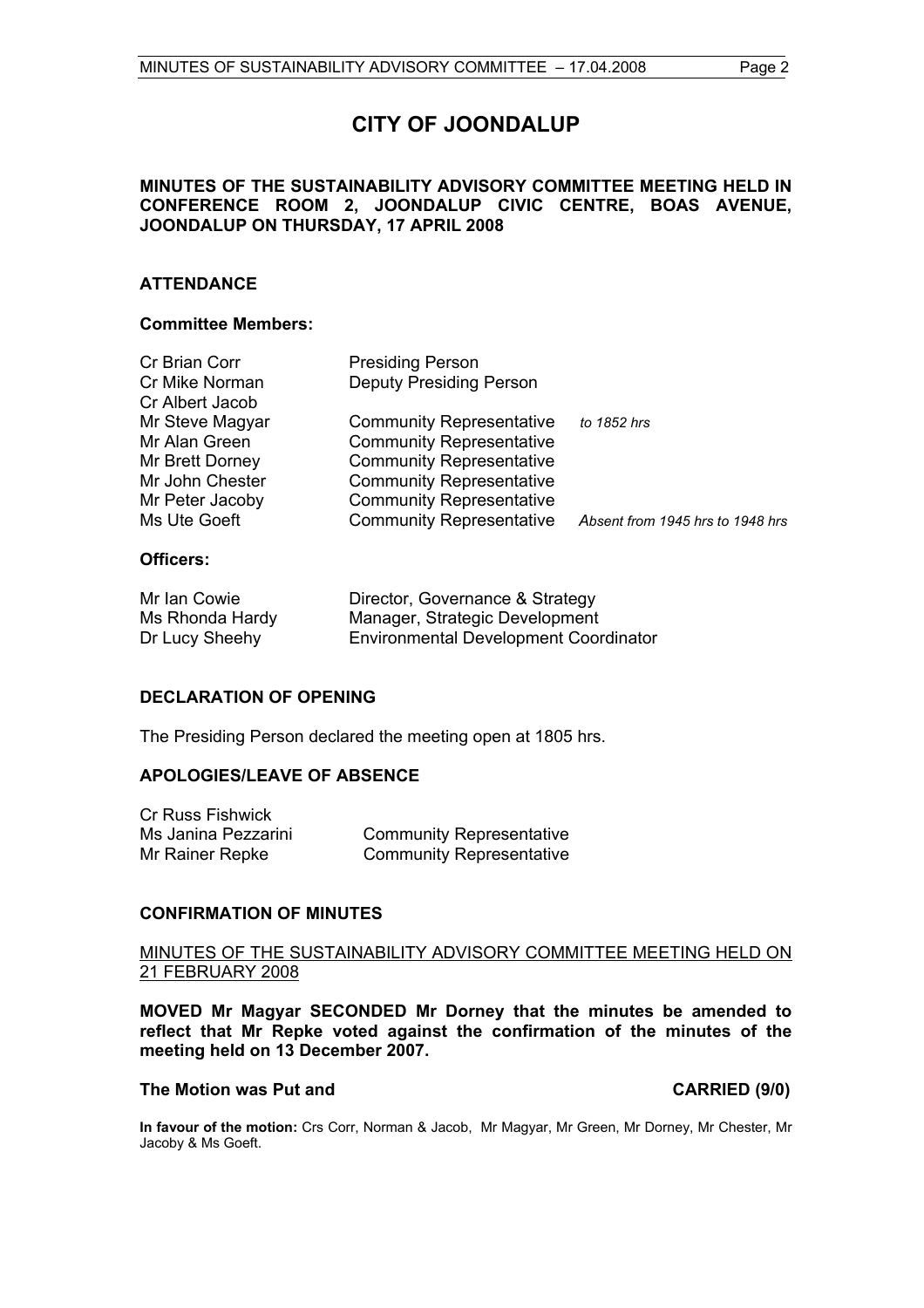# **MOVED Cr Corr SECONDED Cr Norman that the minutes of the meeting of the Sustainability Advisory Committee held on 21 February 2008 with the above amendment be confirmed as a true and correct record.**

# **The Motion was Put and CARRIED (9/0) CARRIED (9/0)**

**In favour of the motion:** Crs Corr, Norman & Jacob, Mr Magyar, Mr Green, Mr Dorney, Mr Chester, Mr Jacoby & Ms Goeft.

# **ANNOUNCEMENTS BY THE PRESIDING PERSON WITHOUT DISCUSSION**

Cr Corr announced that the meetings reports will be presented in the order of Item 2, Item 1 and Item 3.

All motions must be moved and then seconded before questions can be asked.

Speaking must be directed through the Presiding Person who will ensure everyone gets a chance to ask questions.

# **DECLARATIONS OF INTEREST**

Nil.

# **IDENTIFICATION OF MATTERS FOR WHICH THE MEETING MAY SIT BEHIND CLOSED DOORS**

Nil.

# **PETITIONS AND DEPUTATIONS**

Nil.

# **REPORTS**

# **ITEM 2 REPLACEMENT OF MERCURY VAPOUR LAMPS WITH ENERGY EFFICIENT LAMPS AS PART OF THE MAINTENANCE CYCLE [59091]**

**WARD:** All

**RESPONSIBLE** Mr Ian Cowie **DIRECTOR:** Governance & Strategy

# **PURPOSE/ EXECUTIVE SUMMARY**

To provide the Sustainability Advisory Committee with an overview of the feasibility of replacing mercury vapour lamps with appropriate energy efficient lamps as part of the maintenance cycle.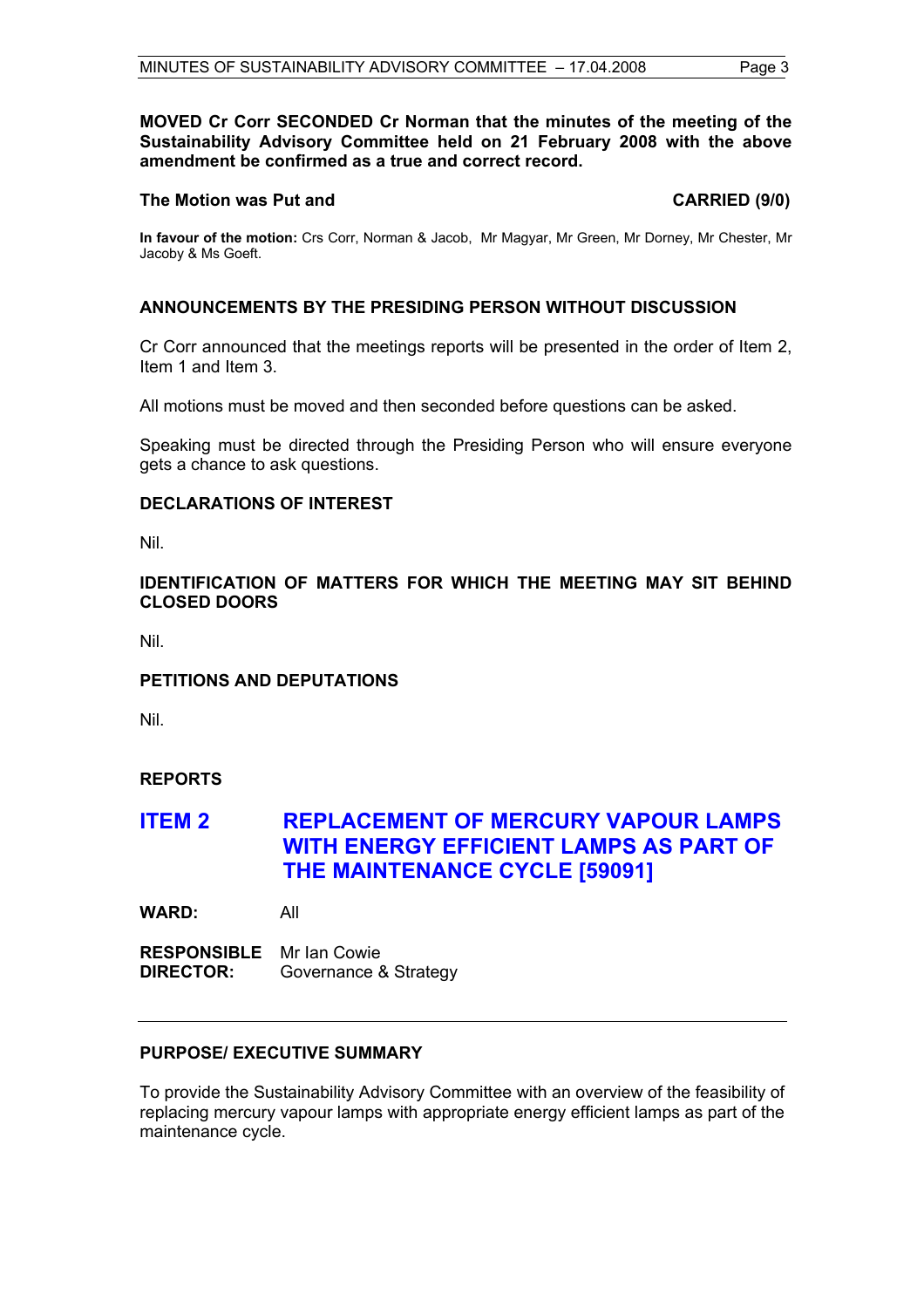# **BACKGROUND**

At the Sustainability Advisory Committee meeting held on 21 February 2008 a report on the South Australian Strategic Action Planning Guide for Sustainable Public Lighting was provided to the Sustainability Advisory Committee for their comment and review

In response the Sustainability Advisory Committee moved the following recommendations:

- 1 *Requests Council to monitor developments on high powered LED and defers making a decision until those developments occur;*
- *2 Requests Council to investigate and report on the feasibility of replacing mercury vapour lamps with appropriate energy efficient lamps in the maintenance cycle taking into account colour rendition;*
- *3 Encourages the City of Joondalup to take a leading role in encouraging the Western Australian Local Government Association to renegotiate better quality street lighting and improve safety and energy efficiency.*

The City will continue to monitor development in LED lighting (recommendation one) and has written to the Western Australian Local Government Association (WALGA) through the North Metro Zone requesting that WALGA takes a proactive approach to negotiating more efficient street lighting with Western Power (recommendation three). This report is in response to recommendation two above.

# **DETAILS**

While local government is responsible for the provision of street lighting in Western Australia, Western Power owns, operates and maintains the street lighting network on behalf of local government. This is true for the majority of the City of Joondalup although there are small pockets of areas where the City or developer has installed and maintains street lighting (Attachment 1 refers).

Opportunities for replacing mercury vapour lamps with appropriate energy efficient lamps as part of the maintenance cycle are described below.

# **Issues and options considered:**

# Options for Lighting based on Energy Efficiency and Safety

Mercury Vapour Lamps are used for most street lighting in Western Australia and have proven to be reliable. However the fittings that were initially used for mercury vapour lamps do not now comply with current Australian standards and are no longer used by Western Power. There are now newer fittings that use mercury vapour lamps in a more efficient manner and comply with Australian Standards but these would still not be considered truely energy efficient.

The future is likely to lie with a combination of compact fluorescent, metal halide and high pressure sodium lamps that are typically twice as efficient as Mercury Vapour Lamps. As the technology further develops, Light Emitting Diodes (LED's) are also a possibility.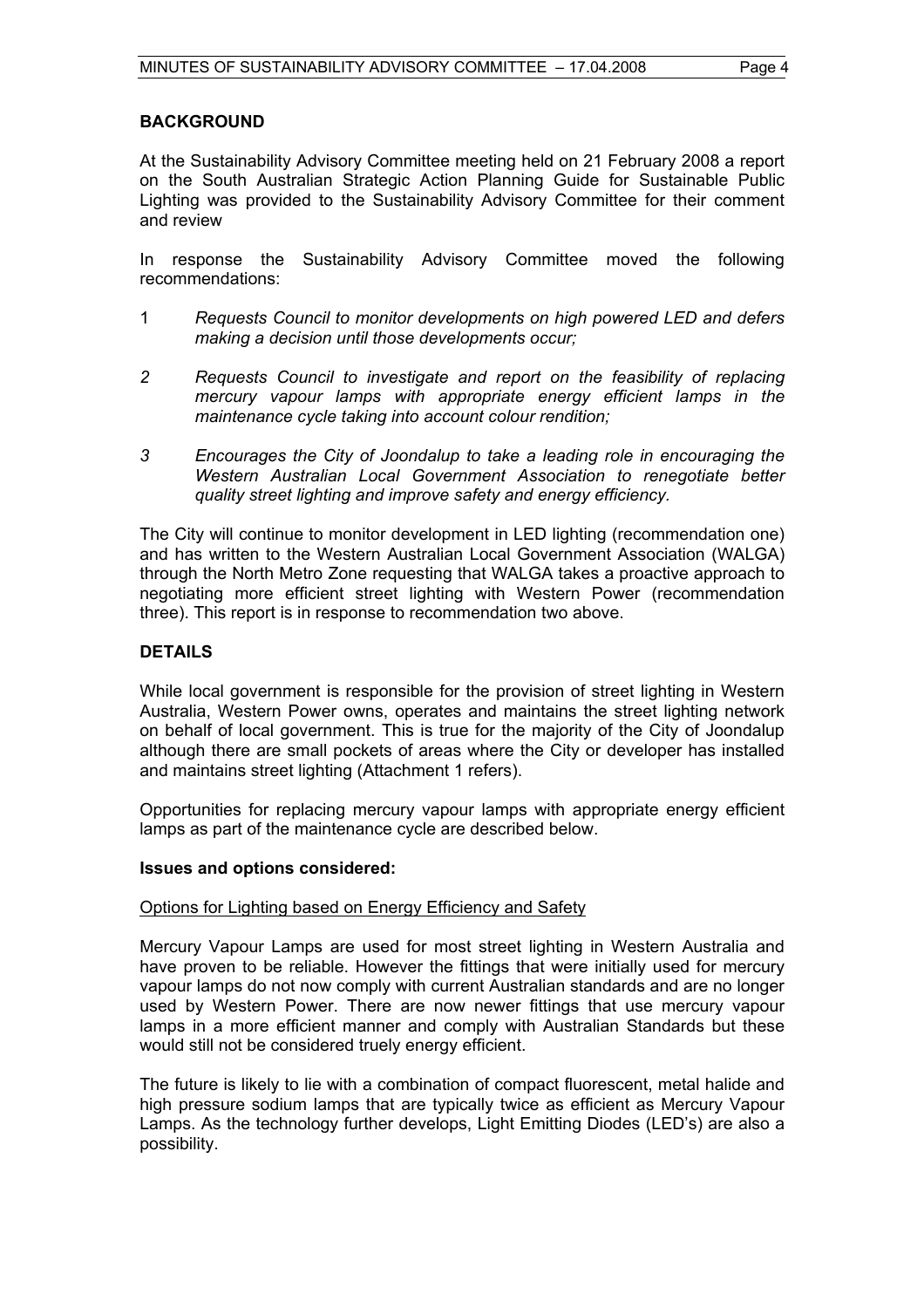Compact Fluorescent Lamps and fittings give a "white light", have excellent colour rendering and have a good efficiency and life span.

Metal Halide fittings have good colour rendition giving off a white light and are more energy efficient than Mercury Vapour Lamps.

High Pressure Sodium Lamps are lamps with a distinctive yellow colour and poor colour rendition and are commonly used on arterial roads and freeways where lighting for security is not an issue. *(Colour rendition is where the colour appearance of objects are graded under different lights in the scale of 100 for sunlight).* 

Low Pressure Sodium Lamps have been rarely used (occasionally on pedestrian crossings) and are unlikely to be used in the future as they are mono-chromatic and have no colour rendition.

The ability of all these lamps to meet Australian standards depends on the type of fitting it is placed into and the height and spacing of the pole it is placed onto. This varies across the City dependent on when the street lighting was installed. Any solution to achieve Australian Standards will have to be customised to suit that particular area and that may change even within a suburb.

# Western Power Bulk Lamp Replacement Program

The Bulk Lamp Replacement (BLR) program is configured on a 4 yearly lamp replacement basis for mercury vapour and 3 years for metal halide. Mercury vapour lamps are replaced every 4 years because of their lack of efficiency after 4 years. For example an 80W mercury vapour lamp would still be operating after 8-10 years putting out just 10% of its light output but still consuming 80W of energy. Metal Halide is replaced after three years as its output falls away quickly after that time and the lamp starts to flicker off and on. High Pressure Sodium lamps are not part of the BLR because of their long life and high output till end of life. Instead they are spot replaced as they fail.

The BLR is done suburb by suburb across two sectors in the City, see Attachment 1. It is done in this way to achieve efficiency in the use of contractors, elevating platforms, cherry pickers and traffic control. The BLR only works when a large number of similar type lamps in one area are replaced. To replace lamps one by one is very expensive.

Currently fluorescent lamps such as compact fluorescent and T5 fluorescent lamps are not a part of Western Power's available stock.

# Using Energy Efficient lamps within the BLR program

The BLR program is controlled by Western Power and a local government does not have the power to change it or to make Western Power change it. Thus replacing the current mercury vapour lamps with more energy efficient light as part of the BLR program could only be done with Western Power's approval.

Western Power is unlikely to give their approval because:

- It is a lot more expensive (see details below);
- Western Power would have to increase the frequency of the BLR from 4 years to 3 years;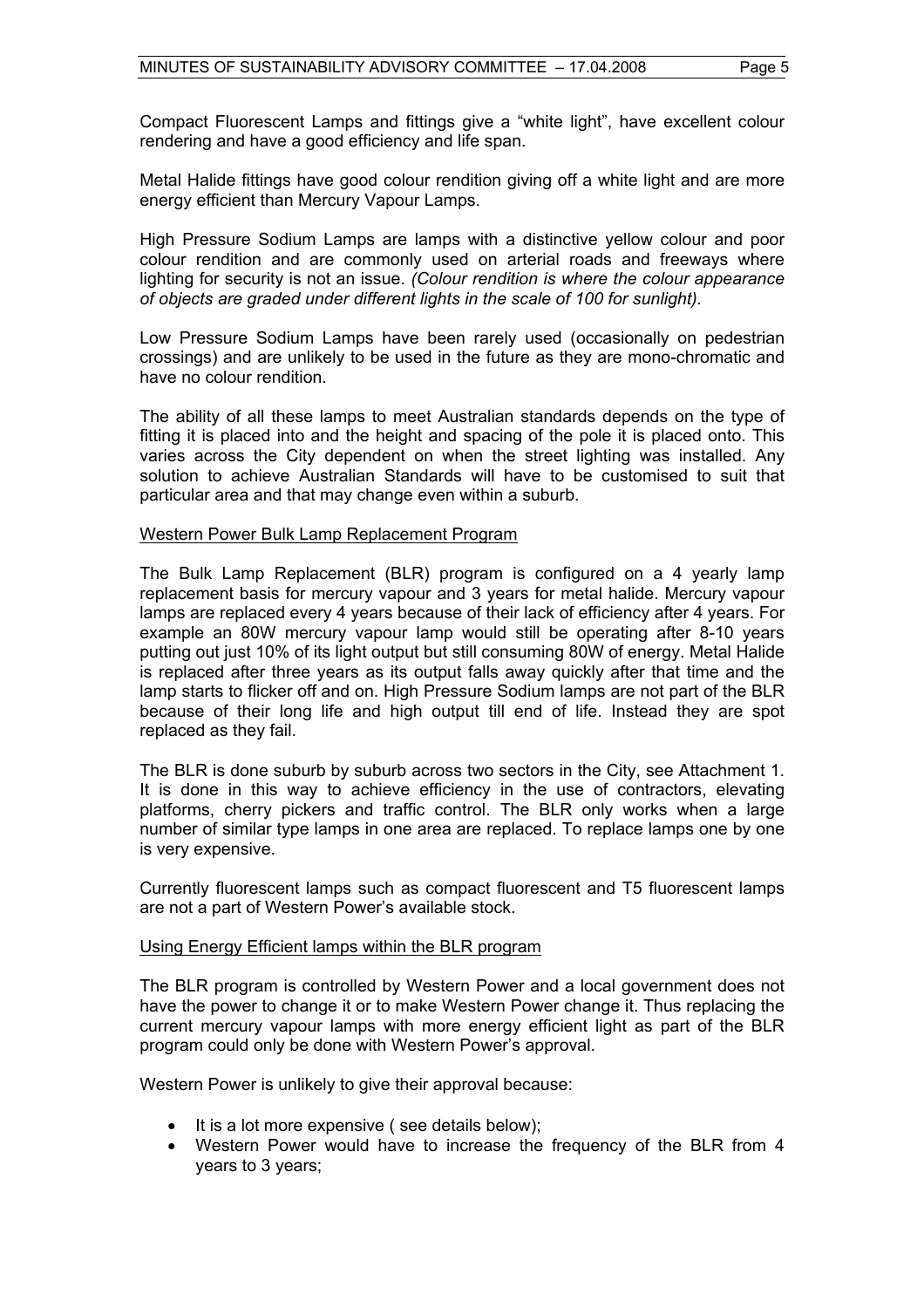- Currently Western Power only have a small range of lamps in their stock. This allows them to purchase large numbers at cost effective prices. If across the metropolitan area there were lots of different types of lamps used, Western Power would have to have a large range of luminaires but in smaller quantities and this would affect their ability to purchase stock at lower cost;
- The City of Joondalup is only a small proportion of the area that Western Power manages and it would not be considered a high priority for them;
- It may create expectations from other local governments who wish to improve their street lighting before Western Power is prepared to deal with the issue at a large scale.

If Western Power was to agree it is highly likely that the City would have to meet the full costs including the cost of the lamps, upgrade of fittings and installation.

It is not currently possible to replace a mercury vapour lamp with another energy efficient lamp without upgrading the fitting. This means that if energy efficient lighting was to be installed through the BLR program it would require a significant initial outlay to upgrade all the light fittings across the City of Joondalup.

The Table below details what it would cost to upgrade lighting from mercury vapour to other types of energy efficient lighting. The cost is based on the 13, 958 lamps which are provided throughout the City. The total cost across the City of Joondalup in the initial year includes the cost of the lamp, the upgrade of the fitting, and the installation. The ongoing replacement cost does not include the upgrade of the fitting as this is a once-off cost. The cost of upgrading the fitting has been estimated at \$500 but could cost anywhere between \$500 and \$1000. This \$500 amount is a conservative estimate.

| Lamp type                                            | 80W            | 42W                | 2 * 24W T5         | 70W Metal   | 50W High    | 70W<br>High |
|------------------------------------------------------|----------------|--------------------|--------------------|-------------|-------------|-------------|
|                                                      | Mercury        | Compact            | <b>Fluorescent</b> | Halide      | Pressure    | Pressure    |
|                                                      | vapour         | <b>Fluorescent</b> |                    |             | Sodium      | Sodium      |
| life<br>Lamp<br>$(years)*$                           | 4              | 5                  | 5                  | 2.5         | 5           | 5           |
| Lamp cost*                                           | \$2.95         | \$6.99             | \$12.50            | \$33.00     | \$15.00     | \$14.50     |
| Upgrade<br>lamp fitting                              | N/A            | \$500              | \$500              | \$500       | \$500       | \$500       |
| οf<br>Cost<br>installation*                          | \$75           | \$75               | \$75               | \$75        | \$75        | \$75        |
| Total<br>cost<br>across COJ<br>initial<br>in<br>year | $\blacksquare$ | \$8,123,416        | \$8,200,325        | \$8,456,464 | \$8,235,220 | \$8,228,241 |
| Ongoing<br>replacement<br>cost                       | \$1,088,026    | \$1,144,416        | \$1,221,325        | \$1,507,464 | \$1,256,220 | \$1,249,241 |

(\*Source: Sage Consulting Engineers, 2007)

(Note that those with a shorter lamp life will incur greater costs as they will have to be replaced more frequently).

The compact fluorescent and fluorescent lamps listed in the Table above are not currently available from Western Power (not part of their stock). They are unlikely to order them in for a small area as the costs would be very high.

Thus to replace mercury vapour with more energy efficient lighting would cost over \$8 million (this is a conservative estimate and could in reality cost over \$10 million).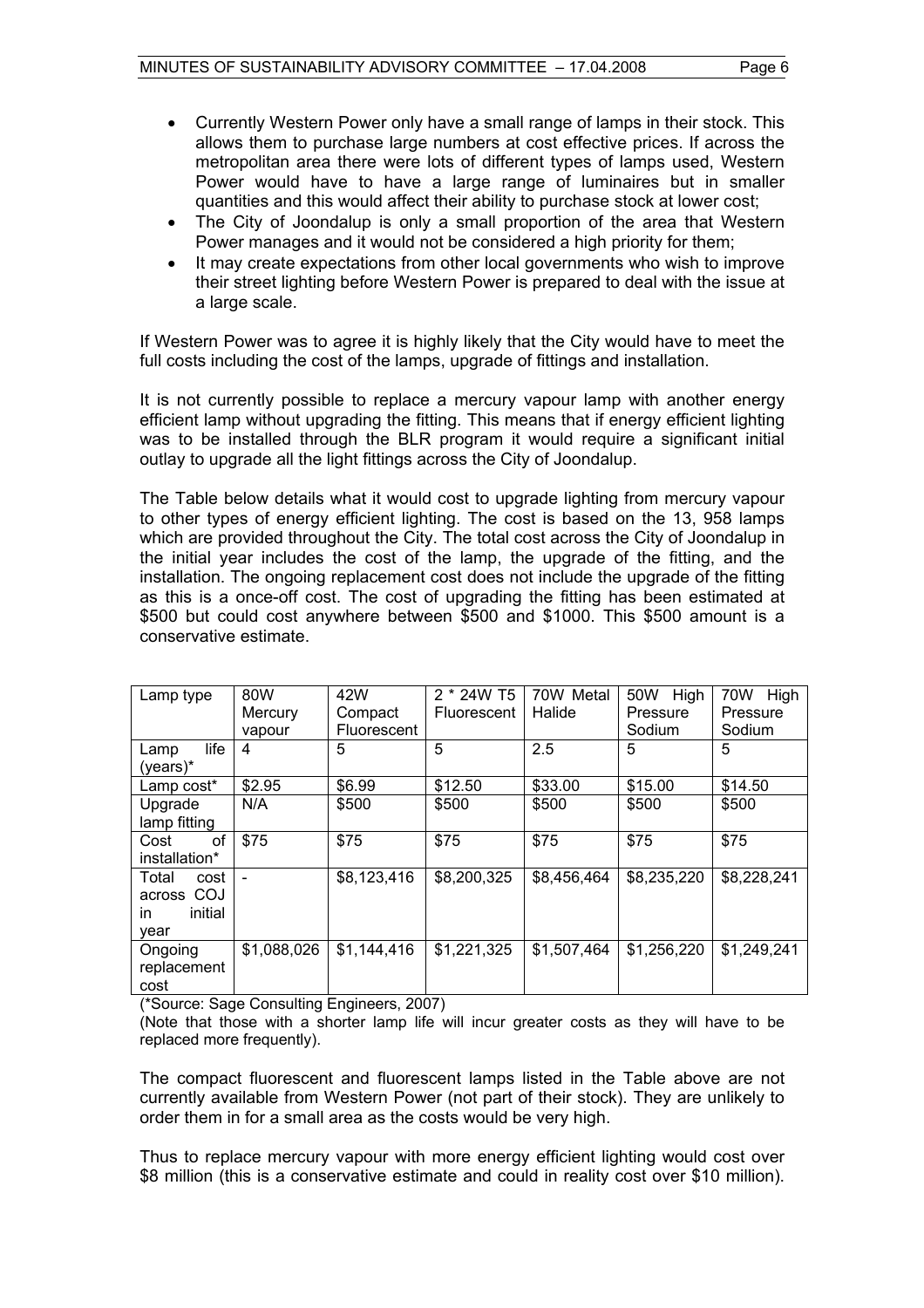As this would simply be utilising the existing poles where the pole height and spacing is inadequate to meet Australian Standards, the lighting would remain sub standard. Thus the City would spend over \$8 million dollars and improve our energy efficiency but would still have sub standard lighting. The City would also incur higher ongoing replacement costs than the existing mercury vapour lamps. This is estimated to range from a 5% increase for compact fluorescent to a 44% increase for metal halide. Finally it should be noted that the cost to replace the existing street lighting system for the City could be equated to an approximate 20% increase in rates per household.

Even without the consideration of cost it would be highly inappropriate for the City to upgrade lighting and not upgrade it to Australian Standards. The City has a duty of care to its residents and the public to ensure that any new lighting installations or upgrades of lighting meet Australian Standards. To meet Australian Standards would require a comprehensive on-ground assessment of current street lighting and a redesign and re-installation of the street lighting system so that the lighting coverage meets Australian Standards. The cost of this is not possible to determine without a thorough analysis but it would be anywhere between \$20 - \$80 million dollars.

# City of Joondalup Public Lighting Practices

The City of Joondalup only manages small areas of street lighting, see attached map. The City has been proactive in installing and/or trialling energy efficient lighting in these areas. All new lighting installations funded out of the Capital works program utilise energy efficient lighting and upgrades of lighting are undertaken on a cost effective basis. Some examples are detailed below:

- Metal Halide and High Pressure Sodium lamps have been used at Sorrento Beach North Redevelopment, Tom Simpson Park (which also uses power switching to reduce energy costs after 9.00pm), Kanangra Park path lighting to Greenwood Train Station as well as most carpark lighting;
- The newer suburbs of Burns Beach and Harbour Rise Estate, Hillarys have Metal Halide;
- Metal Halide and Fluorescent lamps are being trialled in the City Centre as a replacement for mercury vapour lamps;
- The Beach Road Felgate Place public access way lighting project is currently under development and will use LED fittings on a trial basis;
- The City is currently undertaking trials of new luminaires for parts of Boas Avenue, Reid Promenade, Upney Mews and Joondalup Drive which will be finalised in April/May 2008;
- The remaining stages of Iluka will use metal halide or compact fluorescent.

# **Link to Strategic Plan:**

| Key Focus Area | Natural Environment |  |                                                           |  |  |
|----------------|---------------------|--|-----------------------------------------------------------|--|--|
| Strategy 2.1.5 |                     |  | The City reduces its greenhouse emissions and assists the |  |  |
|                |                     |  | public to reduce community emissions.                     |  |  |

# **Legislation – Statutory Provisions:**

Not Applicable.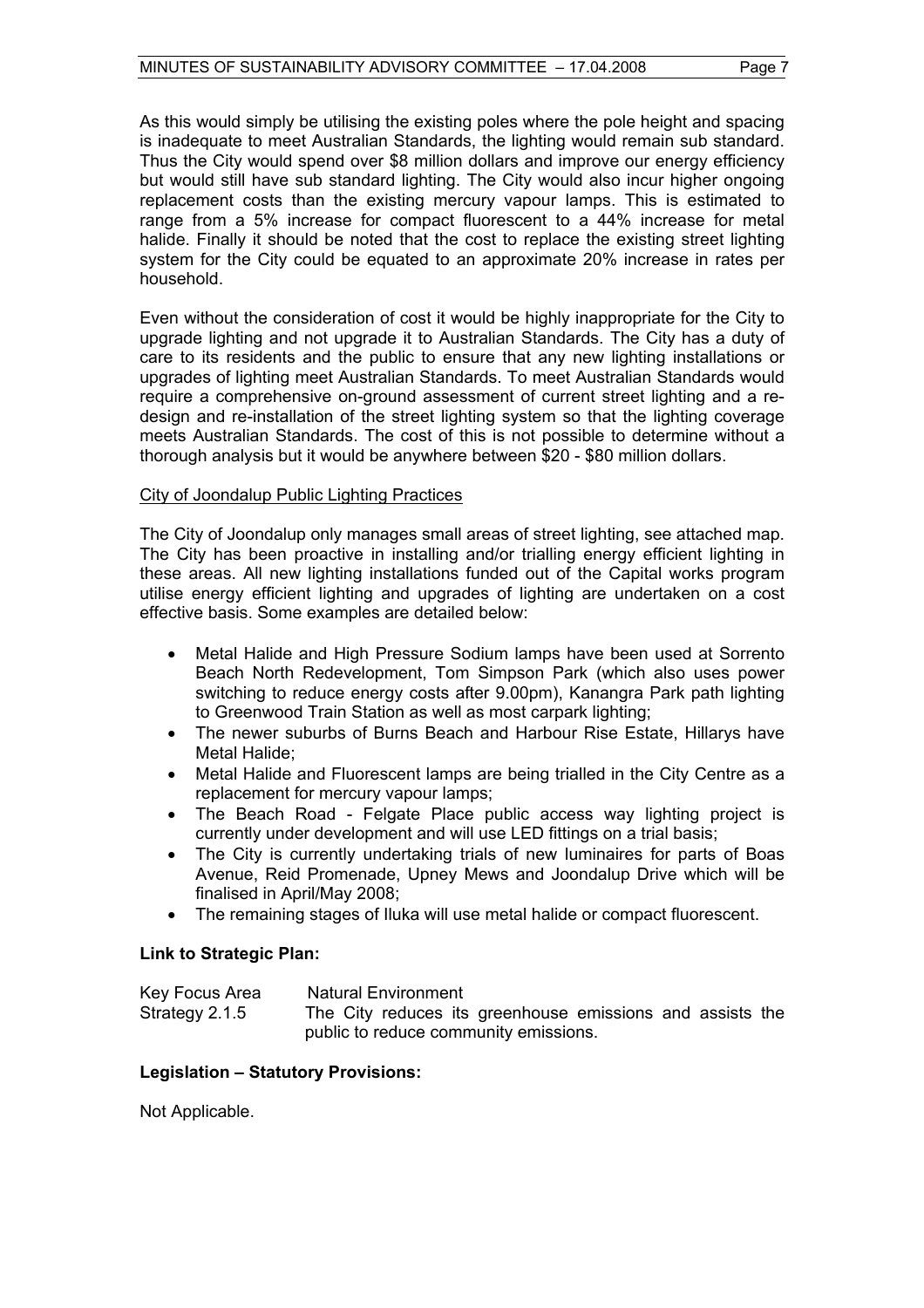# **Risk Management considerations:**

If the City is installing new lighting or upgrading existing lighting it should meet AS/NZS 1158.

# **Financial/Budget Implications:**

The cost of street lighting to local government is large. Any upgrades to street lighting whether for energy efficiency or safety and security reasons will have substantial financial implications. To obtain an accurate estimate of costs will require Western Power to provide a cost estimate for the work.

# **Policy implications:**

Not Applicable.

# **Regional Significance:**

The issue of poorly designed street lighting and inefficient lamps which are owned and maintained by Western Power is common to all Perth Metropolitan Councils.

# **Sustainability implications:**

The installation of energy efficient public lighting assists in the reduction of greenhouse gas emissions. However any decision to attempt to change the current status quo would require a thorough cost-benefit analysis.

# **Consultation:**

Not Applicable.

# **COMMENT**

Western Power is unlikely to be enthusiastic to any approach to change the types of fittings they use in the Bulk Lamp Replacement program. If Western Power was to agree it is highly likely that the City would have to cover the cost. The cost to upgrade the lighting as part of the maintenance schedule is high and will still not deliver quality Australian standard lighting for the City.

The financial position of the City does not readily allow for new activities and services to be undertaken without impacting on rates levied, service levels or provisions of community facilities already in adopted programs. It is important that the City does not position itself to incur cost shifting from State Government agencies.

It would be prudent for the City to wait until Western Power was willing to upgrade the street light system including adding additional lights where needed so that lighting meets Australian Standards rather than just upgrading the fitting and the lamps to a sub standard level.

Given that the issue is prevalent to the entire metropolitan area the most effective way to reach a solution is through a high level government approach including WALGA, the State Government and local politicians.

# **ATTACHMENTS**

Attachment 1 Map – City of Joondalup Street Lighting Responsibilities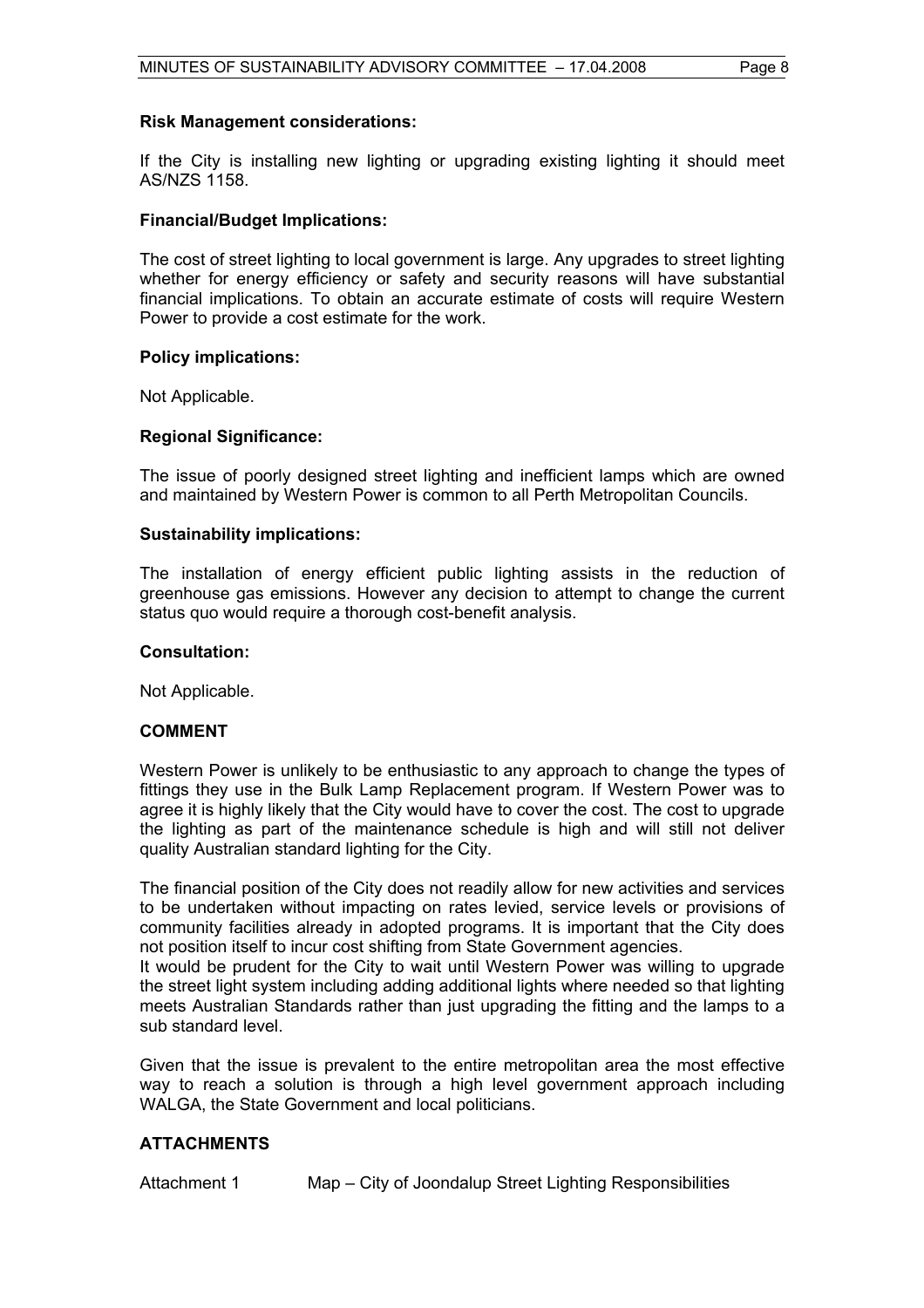# **VOTING REQUIREMENTS**

Simple Majority.

**MOVED Cr Jacob SECONDED Ms Goeft that the Sustainability Advisory Committee NOTES:** 

- **1 that the City will CONTINUE to install energy efficient lighting in the areas in which it has responsibility;**
- **2 that the City has encouraged the Western Australian Local Government Association to negotiate with Western Power for improved street lighting that improves safety and energy efficiency.**

**AMENDMENT MOVED Mr Magyar SECONDED Mr Chester that additional Points 3 and 4 be added to the Motion as follows:** 

- **"3 SUGGESTS that the City writes again to WALGA to promote a new methodology for the provision of lighting. This methodology would move away from the current model where local governments effectively buy electricity (which is the input into the street lighting process and where it is in the power supplier's interest to sell more electricity) to a model where local governments buy light (or the output of the street lighting process). Under this alternative model, it would be in the power supplier's interest to reduce the cost of providing the light. This is likely to mean greater energy efficient lighting and less electricity consumption which is costly.**
- **4 ADVISES Council that Victorian and South Australian local government associations have recently completed major studies into street lighting, and requests the City to advise WALGA of these."**

**MOVED Cr Jacob SECONDED Mr Green that the amendment moved by Mr Magyar and seconded by Mr Chester that additional Points 3 and 4 be DEFERRED until the next Sustainability Advisory Committee meeting to be held on 19 June 2008.** 

**The Procedural Motion was Put and CARRIED (9/0)** 

**In favour of the Procedural Motion:** Crs Corr, Norman & Jacob, Mr Magyar, Mr Green, Mr Dorney, Mr Chester, Mr Jacoby & Ms Goeft.

**AMENDMENT MOVED Cr Norman SECONDED Cr Jacob that the Sustainability Advisory Committee DELETES Point 2 of the Motion and replaces it with:** 

**"2 NOTES that Council is taking or will take a leading role in liaising with the Western Australian Local Government Association, Western Power and Synergy for the introduction of best practice street lighting."** 

# **The Amendment was Put and CARRIED (8/1)**

**In favour of the Amendment:** Crs Corr, Norman & Jacob, Mr Magyar, Mr Dorney, Mr Chester, Mr Jacoby & Ms Goeft. **Against the Amendment**: Mr Green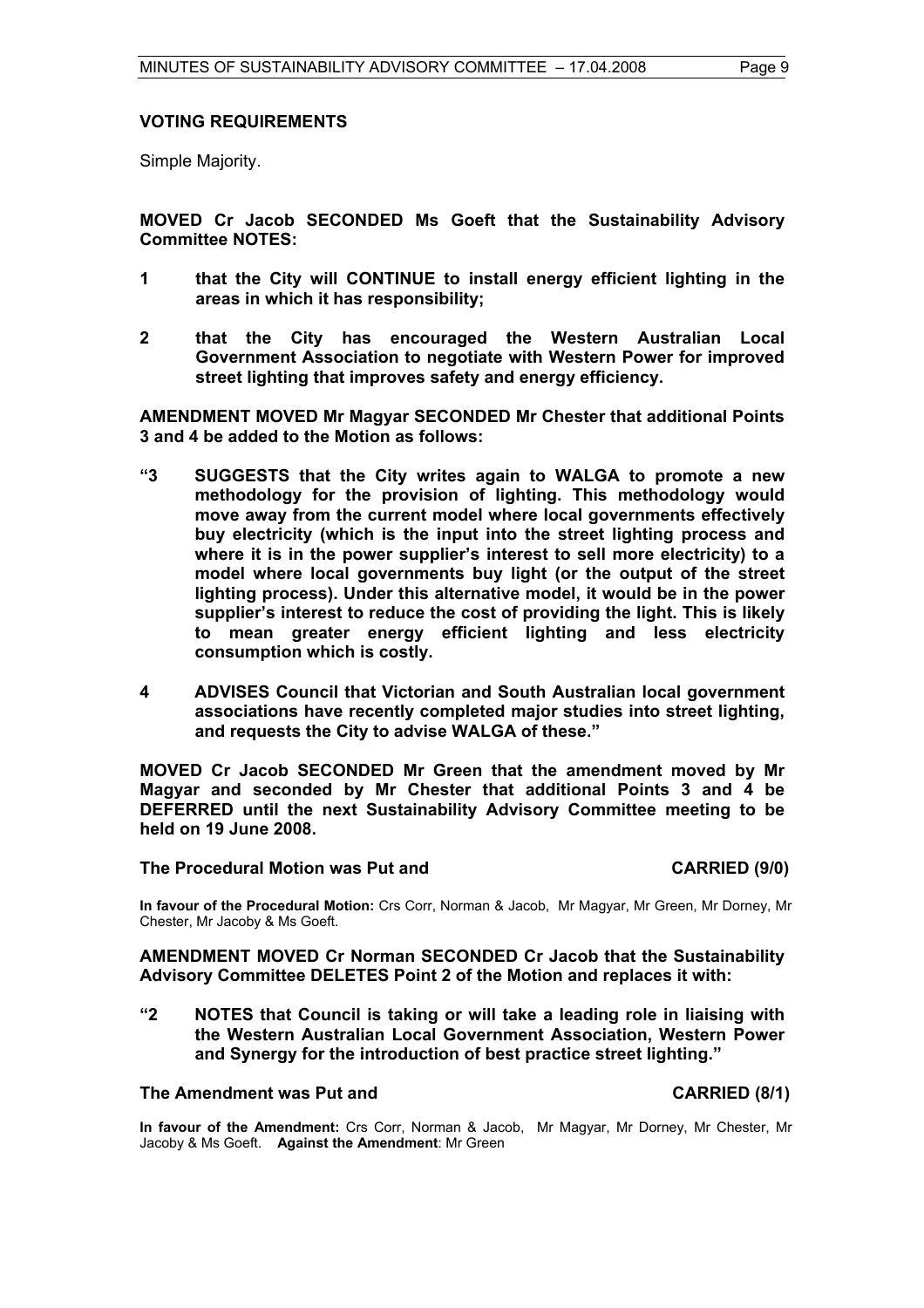**The Original motion, as amended, being that the Sustainability Advisory Committee NOTES:** 

- **1 that the City will CONTINUE to install energy efficient lighting in the areas in which it has responsibility;**
- **2 that Council is taking or will take a leading role in liaising with the Western Australian Local Government Association, Western Power and Synergy for the introduction of best practice street lighting.**

# **Was Put and CARRIED (9/0) CARRIED (9/0)**

**In favour of the motion:** Crs Corr, Norman & Jacob, Mr Magyar, Mr Green, Mr Dorney, Mr Chester, Mr Jacoby & Ms Goeft.

*Mr Magyar left the Room at 1852 hrs.* 

# **ITEM 1 PRESENTATION ON CITY OF JOONDALUP'S ENVIRONMENTAL INITIATIVES [00906]**

**WARD:** All

**RESPONSIBLE** Mr Ian Cowie **DIRECTOR:** Governance and Strategy

# **PURPOSE/ EXECUTIVE SUMMARY**

The purpose of this presentation is to provide members of the Sustainability Advisory Committee with an overview of the City of Joondalup's environmental initiatives and their current status.

# **BACKGROUND**

The first meeting of the re-established Sustainability Advisory Committee meeting was held on 21 February 2008.

In September of 2007 Council endorsed the City's Environment Plan 2007- 2011 and the City's Greenhouse Action Plan 2007 – 2010. In the past six months significant progress has been made on the implementation of these plans and a range of environmental initiatives.

# **DETAILS**

An overview will be provided on the City's: Environment Plan, Greenhouse Action Plan and other key plans in development. Key initiatives that will be presented include: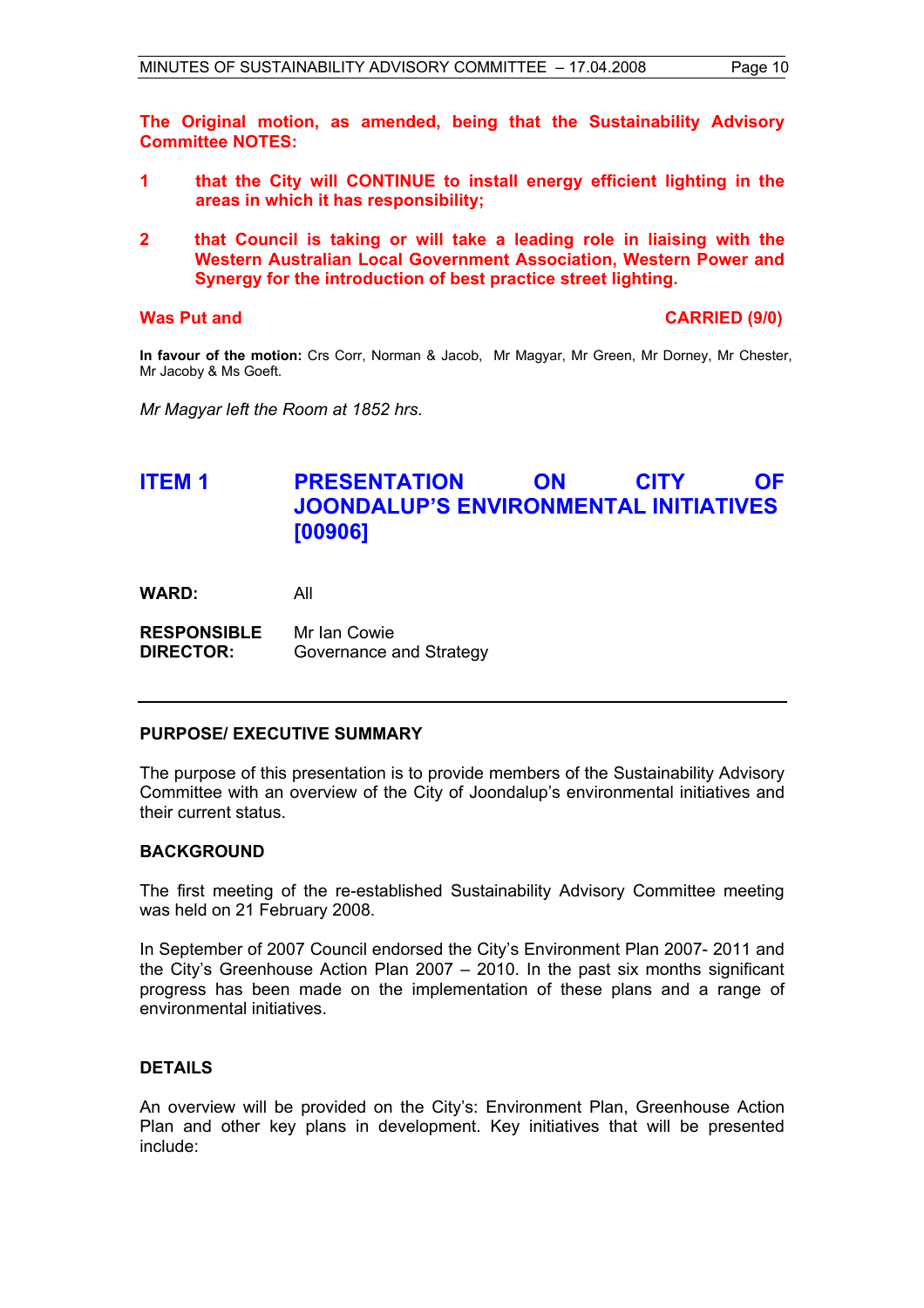- ICLEI Cities for Climate Protection Program;
- ICLEI Water Campaign and DOW Water Conservation Plan;
- Lake Goollelal Stormwater upgrade (DEH community water grants):
- ICLEI Local Action for Biodiversity project;
- Eco Business Program (Aus Industry Partnership funding);
- Yellagonga Integrated Catchment Management project (partnership COJ & COW);
- TravelSmart (partnership COJ & DPI);
- Living Smart (partnership COJ & DPI).

A copy of the City's Environment Plan and Greenhouse Action Plan will be provided.

# **Link to Strategic Plan:**

| Key Focus Area | <b>Natural Environment</b>                                                                                                     |
|----------------|--------------------------------------------------------------------------------------------------------------------------------|
| Objective 1    | To ensure the City's natural environmental assets are<br>preserved, rehabilitated and maintained.                              |
| Objective 2    | To engage proactively with the community and other relevant<br>organisations in the preservation of the City's natural assets. |

# **Legislation – Statutory Provisions:**

Not Applicable.

# **Risk Management considerations:**

Not Applicable.

# **Financial/Budget Implications:**

Not Applicable.

# **Policy implications:**

Not Applicable.

# **Regional Significance:**

Not Applicable.

# **Sustainability implications:**

Not Applicable.

# **Consultation:**

Not Applicable.

# **COMMENT**

Given the significant progress the City has made recently in addressing environmental issues and that the SAC committee has recently been re-established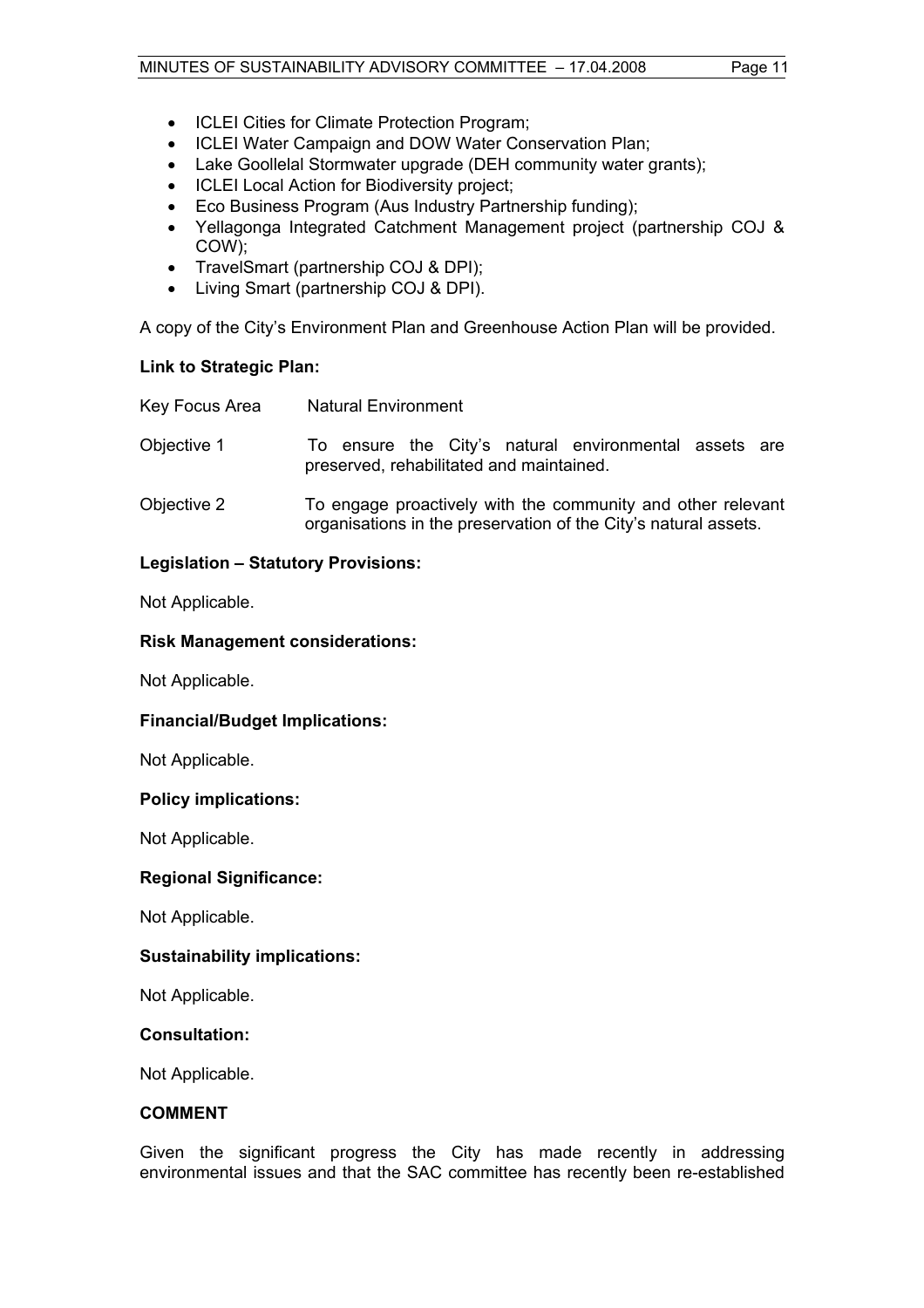with new members, it is appropriate that the committee is given an overview of the City's current environmental initiatives and their status.

# **ATTACHMENTS**

- Attachment 1 City of Joondalup Environment Plan 2007 2011 *(will be provided separately)*
- Attachment 2 City of Joondalup Greenhouse Action Plan 2007 2010 *(will be provided separately)*

# **VOTING REQUIREMENTS**

Simple Majority.

Manager, Strategic and Sustainable Development provided a presentation to Committee members.

**MOVED Cr Jacob SECONDED Mr Chester that the Sustainability Advisory Committee NOTES the presentation provided on the City's environmental initiatives.** 

**AMENDMENT MOVED Ms Goeft SECONDED Mr Green that an additional Point 2 be added to the Motion as follows:** 

# **"2 COMMENDS the City Officers on the quality of the presentation."**

#### The Amendment was Put and **CARRIED** (8/0)

**In favour of the Amendment:** Crs Corr, Norman & Jacob, Mr Green, Mr Dorney, Mr Chester, Mr Jacoby & Ms Goeft.

**The Original Motion, as amended, being:** 

**That the Sustainability Advisory Committee:** 

- **1 NOTES the presentation provided on the City's environmental initiatives;**
- **2 COMMENDS the City Officers on the quality of the presentation.**

**In favour of the motion:** Crs Corr, Norman & Jacob, Mr Green, Mr Dorney, Mr Chester, Mr Jacoby & Ms Goeft

# **Was Put and CARRIED (8/0)**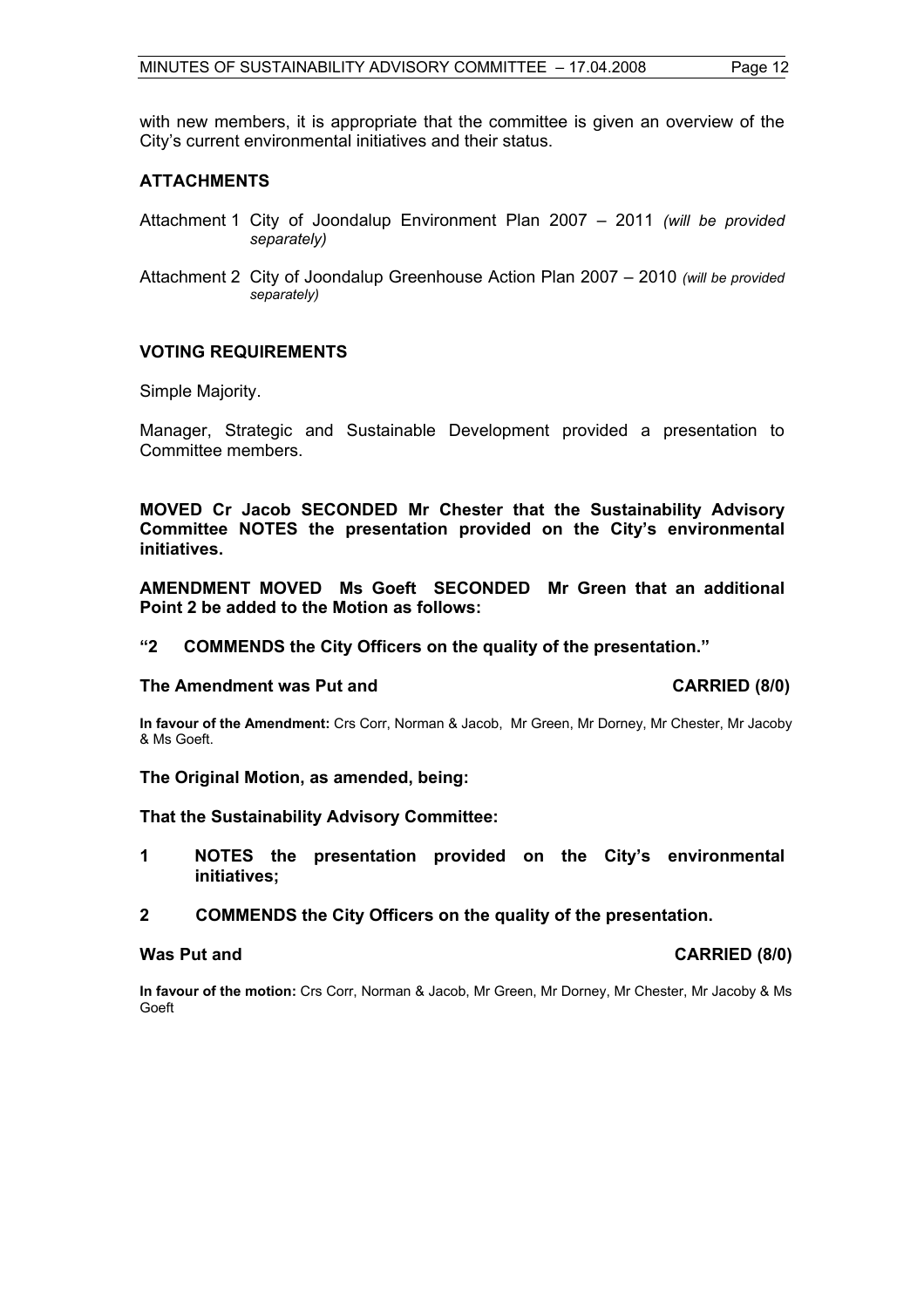# **ITEM 3 INCENTIVES FOR FUEL EFFICIENT VEHICLES [59091]**

**WARD:** All

**RESPONSIBLE** Mr Ian Cowie **DIRECTOR:** Governance & Strategy

# **PURPOSE/ EXECUTIVE SUMMARY**

The purpose of this report is to provide an overview of the different options for providing incentives for fuel efficient vehicles as part of the CBD parking policy, other than assignment of parking bays for motorcycles and scooters.

It is recommended that due to administrative difficulties with delivery and enforcement that no incentives are included in the CBD parking policy at this time.

# **BACKGROUND**

At the Sustainability Advisory Committee meeting held on 21 February 2008 it was requested that the City *"explores the opportunity for incentives for fuel efficient vehicles to be included in the CBD parking policy currently being developed".*

The City is introducing paid parking within the Joondalup City Centre as a means of regulating parking use and to provide additional revenue for the provision of future parking facilities as demand requires.

The introduction of paid parking is an important step in managing transport in the City of Joondalup. Creating a cost for parking increases the cost of the journey for visitors and commuters to the City Centre and creates an incentive for people to use alternative transport to the City Centre.

With the Joondalup train station nearby, a free bus service (Joondalup CAT) and numerous cycling routes leading to the City Centre, opportunities for using alternative transport are high.

# **DETAILS**

There are several options for introducing incentives within the CBD parking policy for fuel efficient vehicles. These options and the potential for their implementation are detailed below, however, consideration is still required as to what would be classified as a fuel efficient vehicle i.e. 2 cylinder or 4 cylinder vehicles, LPG, bio diesel and hybrid vehicles.

# **Issues and options considered:**

# Option 1: Restrict inefficient vehicles from parking in the City Centre

As part of the parking policy inefficient vehicles could be restricted from parking in the City Centre. This would not only be difficult and expensive to administer and monitor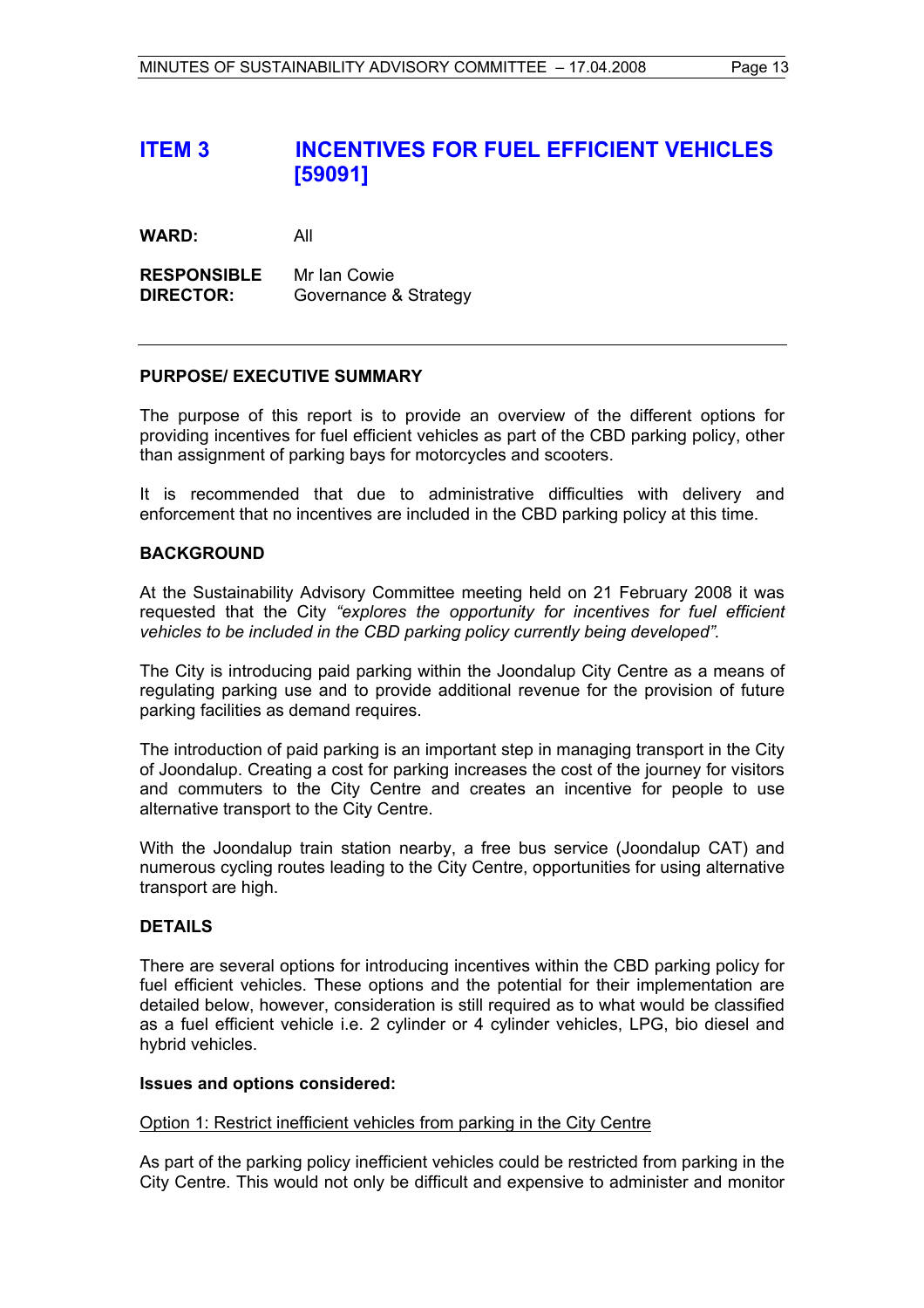but would, most likely, be highly unpopular with many members of the public. This option is not recommended.

#### Option 2: Lower parking rate for fuel efficient vehicles

The CBD parking policy will utilise differential parking rates for short term parking and long term parking. It is also possible to utilise differential parking rates for different vehicles dependent on their fuel efficiency.

The benefit of this is that it would create a financial incentive for people who park in Joondalup City Centre to have more fuel efficient vehicles. However, given that the proposed parking rates are quite low, this financial incentive may not be high enough to make a significant difference (even if fuel efficient vehicles were given a discount of 50%).

There are a number of difficulties with this option. Firstly, there could be confusion from the public when purchasing their ticket as to whether the vehicle is a 'fuel efficient' vehicle or not. Clear information would have to be given to the public at the time of purchasing the ticket as to what vehicles are considered fuel efficient.

Secondly, Parking Officers who are providing infringements would have to be able to identify what vehicles are fuel efficient. In some instances this may be difficult particularly for LPG or bio diesel vehicles.

Thirdly, due to long lead times, parking machines have already been purchased for the CBD area. Consequently, it is not possible at this stage to change the type and value of parking rates. One way to overcome this would be to provide 'refunds' to people on presentation of their ticket and proof of the fuel efficiency of their vehicle. This would require a fair amount of inefficient administrative work as people would have to provide 'proof' that their vehicle is fuel efficient. Such a proposal would also be expensive.

# Option 3: Free parking for fuel efficient vehicles

Given the difficulty with providing differential parking rates, an alternative is to make fuel efficient vehicles exempt from parking fees. Depending on the scope of what is designated as a fuel efficient vehicle, this could result in a considerable loss in revenue for the City. It would also require a high degree of enforcement to ensure it is not taken advantage of. Rangers would need to be able to clearly identify what is classed as a fuel efficient vehicle.

One way to overcome this would be to define what a fuel efficient vehicle is and invite residents to apply for a sticker that they could place on the vehicle identifying it as a fuel efficient vehicle. They could then park for free and the Ranger will be able to identify that they are exempt from parking fees. However this would not work for people who drive fuel efficient vehicles but were only occasional visitors to the City as they are unlikely to apply for a sticker in advance. Thus it would only work for regular visitors with fuel efficient cars who applied for the sticker.

While this option is likely to be highly popular with those who have fuel efficient vehicles, those who do not currently have fuel efficient vehicles may consider it unfair. It could even be considered inequitable for lower income earners who cannot afford vehicle models that are more likely to be fuel efficient.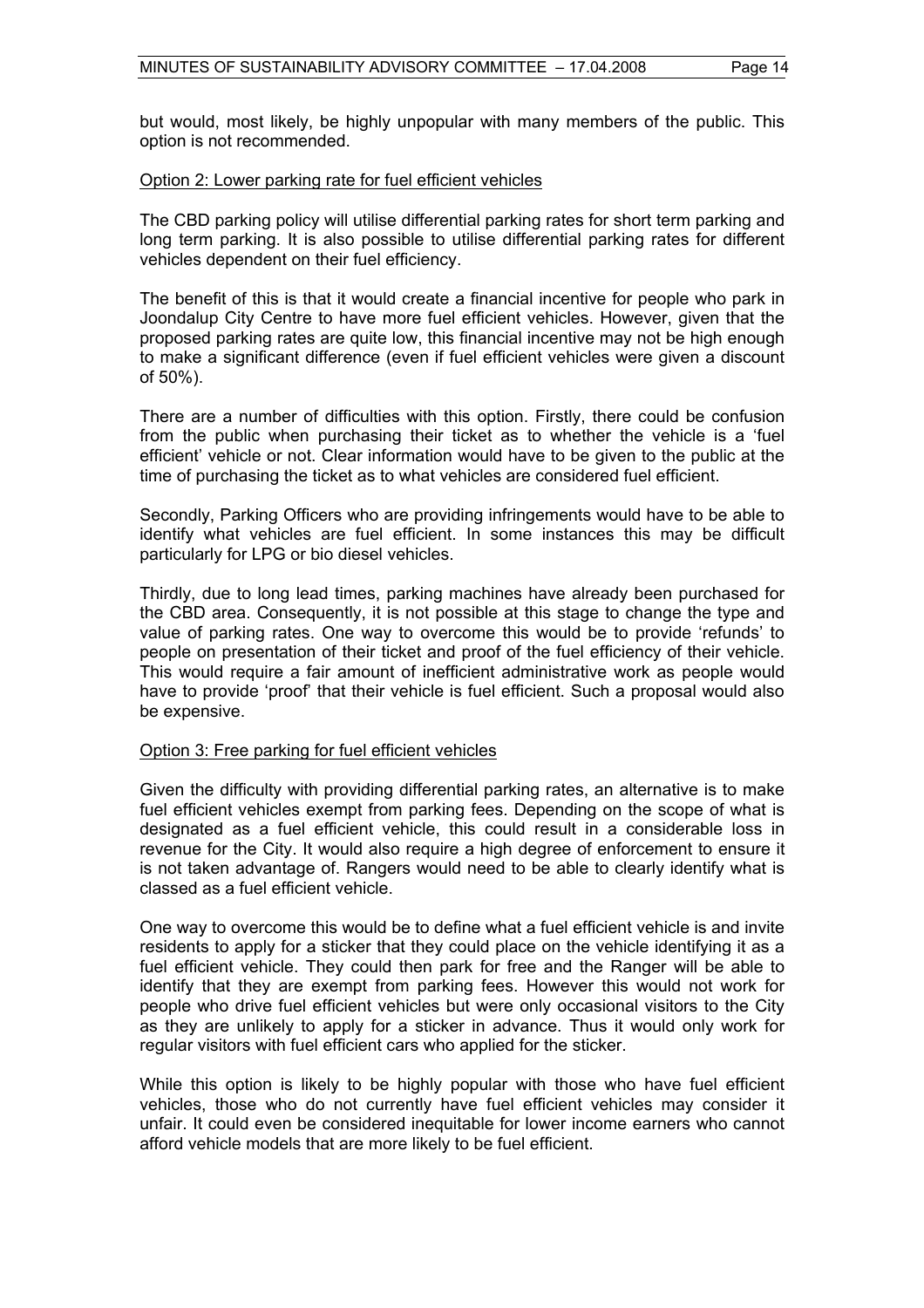For someone who commutes to Joondalup every day for work (230 days per year) and was to pay \$3 per day for parking the saving in parking fees would be \$690. This may not be enough to encourage someone to purchase a different vehicle unless they were already considering it.

# Option 4: High priority parking for fuel efficient vehicles

Rather than altering the parking rates, an alternative incentive is to reserve high priority parking spaces for fuel efficient vehicles, similar to how shopping centres have recently started reserving high priority parking spaces for mothers with prams.

This option will provide a reward for those who have fuel efficient vehicles and as demand for parking in the City Centre grows, the value of these high priority bays will grow and create more and more of an incentive.

These bays would have to be clearly identified and information would have to be provided as to what types of vehicles are allowed to park there. Again, Rangers who are providing infringements would have to be able to identify what vehicles are fuel efficient. If the bays are not monitored and enforced effectively it is likely that they will be used inappropriately and their ability to provide an incentive will be negligible.

# **Link to Strategic Plan:**

| Key Focus Area<br>Strategy 2.2.4 | <b>Natural Environment</b><br>The City will promote and support sustainable transport<br>opportunities. |
|----------------------------------|---------------------------------------------------------------------------------------------------------|
| Key Focus Area                   | Economic Prosperity and Growth                                                                          |
| Strategy 4.1.4                   | The City implements its CBD Parking Strategy                                                            |

# **Legislation – Statutory Provisions:**

Not Applicable.

# **Risk Management considerations:**

There is the risk that the City could marginalise low income earners who cannot afford fuel efficient vehicles.

# **Financial/Budget Implications:**

If financial incentives are included in the CBD parking policy the amount of revenue collected through parking fees may be reduced. This would be dependant on the type and value of incentives offered.

# **Policy implications:**

If fuel efficiency incentives are to be pursued it would need to be included in the CBD parking policy.

# **Regional Significance:**

Not Applicable.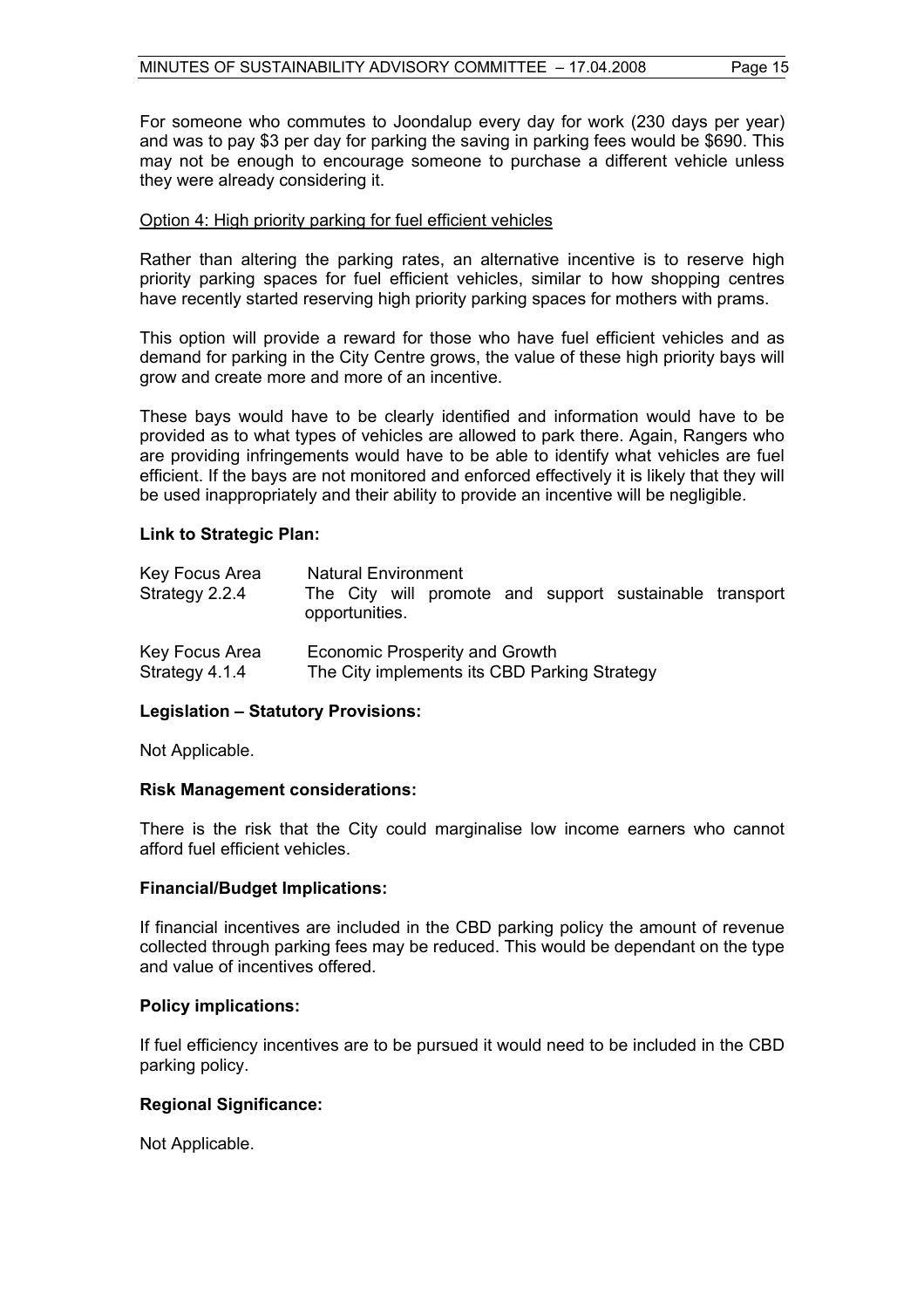### **Sustainability implications:**

The introduction of incentives for fuel efficient vehicles, if effective, could lead to a reduction in greenhouse gases by encouraging people to move towards more fuel efficient vehicles.

#### **Consultation:**

Not Applicable.

# **COMMENT**

The introduction of incentives for fuel efficient vehicles is likely to be expensive as well as administratively difficult to deliver and enforce. The incentives are unlikely to be significant enough to encourage people to change their vehicle type; however, it would provide a reward to those who are already utilising fuel efficient vehicles as their main source of transport.

The introduction of incentives may create some positive publicity for the City and show that it is genuinely trying to create positive environmental outcomes. However it may also be unpopular with the majority of the community that do not have fuel efficient vehicles and may feel that they are being unfairly targeted.

# **ATTACHMENTS**

Not Applicable.

# **VOTING REQUIREMENTS**

Simple Majority.

**MOVED Cr Jacob SECONDED Mr Green that the Sustainability Advisory Committee NOTES that, due to administrative difficulties with delivery and enforcement, no incentives are included in the CBD parking policy at this time.** 

Discussion ensued.

*Ms Goeft left the Room at 1945 hrs and returned at 1948 hrs.* 

# The Motion was Put and **CARRIED** (8/0)

**In favour of the motion:** Crs Corr, Norman & Jacob, Mr Green, Mr Dorney, Mr Chester, Mr Jacoby & Ms Goeft

# **MOTIONS OF WHICH PREVIOUS NOTICE HAS BEEN GIVEN**

Nil.